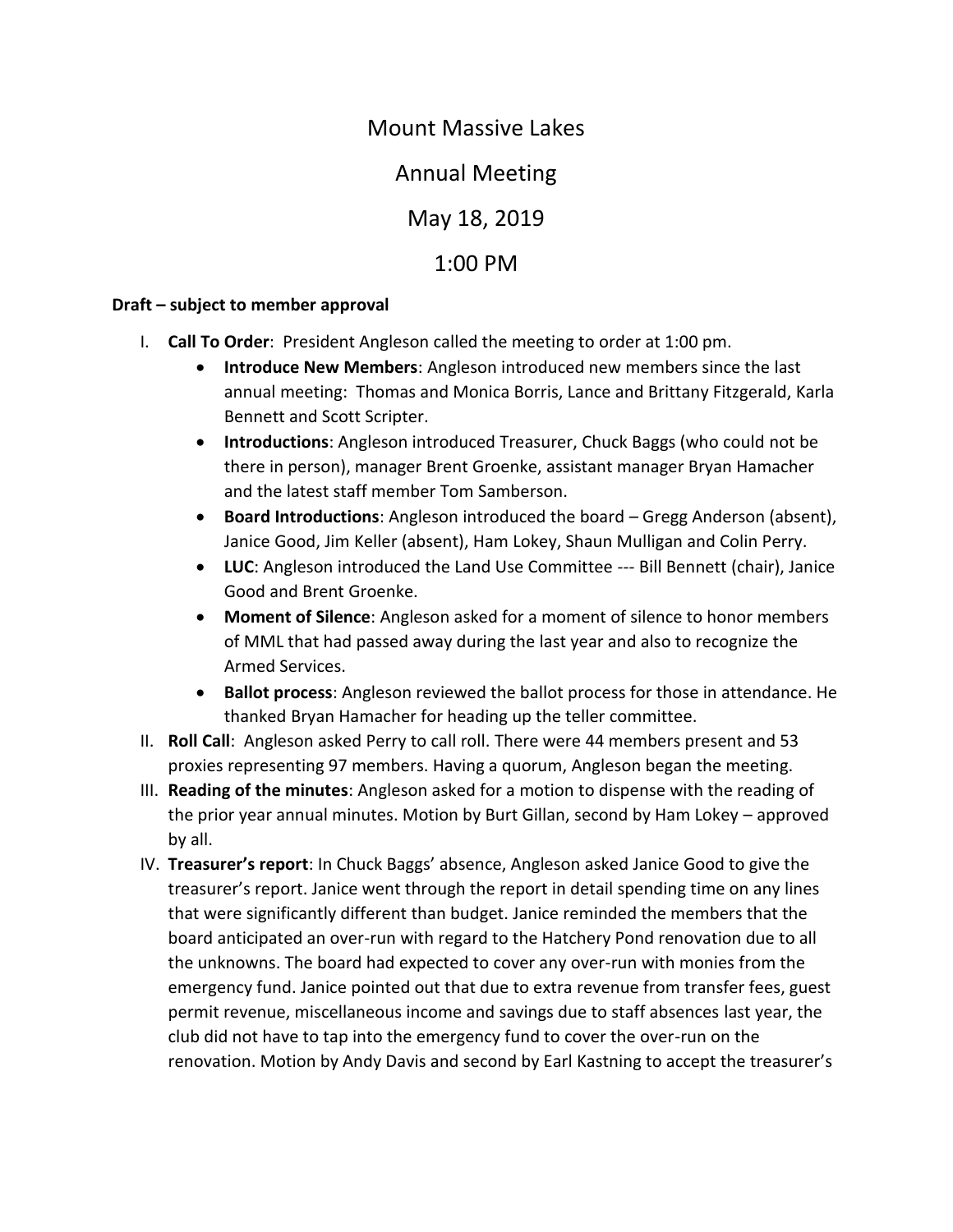report. Approved by all. Angleson expressed thanks to Chuck Baggs for once again being so diligent with the club's finances. Round of applause by all.

- V. **Audit Report**: Angleson commented that Dave Copsey, the club's auditor was stuck in traffic on I-70 and would not be there. Angleson read Dave's audit report. Motion by Dave Whitmer and second by Bruce Waring to accept the audit report. Approved by all. Angleson thanked Dave for his continued service to the club over the past 20+ years.
- VI. **Land Use Report**: In LU chairman Bill Bennett's absence, Angleson asked Janice Good to give the Land Use report. Janice thanked Bill Bennett for his leadership. Janice reminded members to have their cabins titled the same as their membership. Janice commented that the Rules & Regulations as well as the LU Application had been updated to improve the club's protection against mechanic's liens from member's building projects. She said Angleson would talk more about that during the President's report. Janice reminded members that if they sell their membership and cabin, as of March 1, 2019, Lake County will require the member to have their septic tank pumped and septic system inspected and certified. It is believed there are many septic systems at MML that will not pass this inspection. The board will be discussing this requirement with potential members during the new member interview. Janice concluded the LU report by reminding members to always contact LU before any construction project to confirm if they will need a permit or not.
- VII. **President's Report**: President Joe Angleson started by thanking Brent and Bryan for their efforts this past year.
	- Joe began his report reviewing future budget items. Joe shared the increasing need for housing for the club's third person. With the changes in the economy driving an increasing lack of affordable rental properties in Leadville, coupled with competing with the State of Colorado for fisheries staff, the inability to provide housing is becoming a larger issue. The board will be focusing on options for housing in the future.
	- Joe echoed Janice's comments about the Hatchery Pond over-run and our ability to fund the over-run without using the emergency fund.
	- Joe reminded the members that the board and management will continue to focus on drought mitigation opportunities. He pointed out that 2018 was the fourth worst year for moisture yet the club did not have to dry up any lakes due in large part to prior drought mitigation efforts.
	- Joe hopes fishing this year will be good due to the positive water outlook right now.
	- Joe reminded members about not putting banned items in the dumpsters. Joe said if the club gets charged extra at the dump due to banned items, and can determine who put the items in the dumpsters, that member will be charged.
	- Joe asked members to please kill all brook trout under 12" to help improve our brook trout fishery.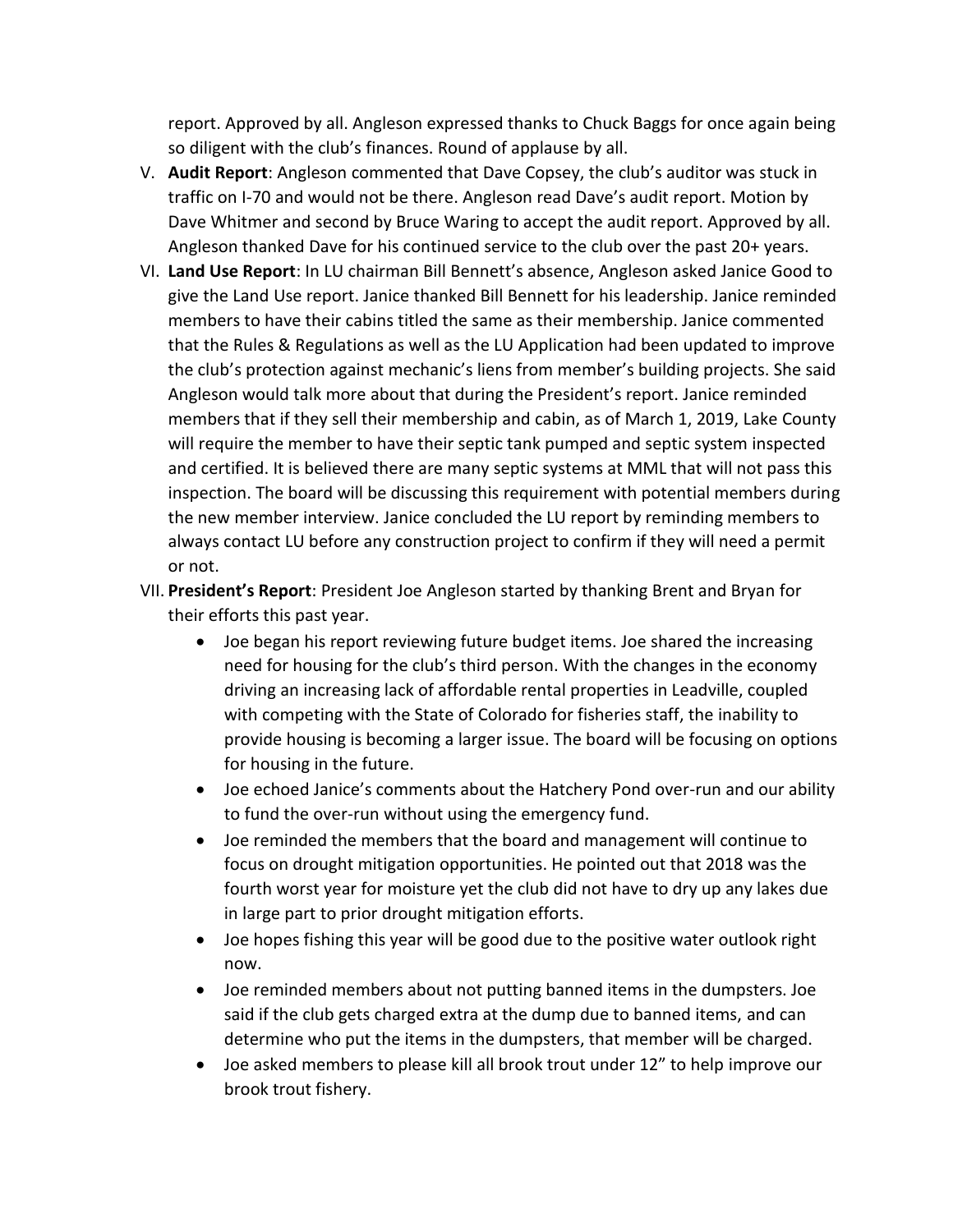- Joe asked members to not leave outside lights on in order to allow members to enjoy the dark skies and stars at MML.
- Joe mentioned that management is actively evaluating our super-catchable program but, for 2019, you must continue to return all fish over 19". Joe said Brent would talk more about that during his report.
- Joe asked members to be diligent about fire mitigation. He reminded members that Lake County is building a new manned fire house just across the highway from MML. The new fire house will have fire fighting as well as paramedics available that will respond to MML in emergencies. Joe said that the project is still under-funded and suggested it would be good for MML to participate. The board, at the April meeting, agreed to match contributions from MML members up to \$5,000. Joe said details would follow and encouraged our membership to contribute.
- Joe reiterated what Janice had reported about the new regulation that any homes sold in Lake County that are on a septic system will be required to have their tanks pumped and system inspected and improved prior to sale.
- Joe re-capped the issue of liens and explained that the new wording in the Rules & Regs as well as the LU Application will hold the member responsible for getting any lien released quickly to avoid suspension of membership privileges and fines.
- Joe concluded his report with a re-cap of the Conditional Use Permit the club objected to for the group camp at the foot of Weston Pass. Joe pointed out that the Board of County Commissioners narrowly voted this one down (after the Planning Commission had approved it), but there may be a larger potential problem with a piece of land that has 1200' of our main ditch going over it. Joe asked the membership for comments regarding the exploration of buying this piece of property to help protect our ditch. There was support from the membership. Joe said the board would explore further.

VIII. **Annual Club Picnic**: The club picnic will be Saturday July 6.

## IX. **Manager's Report**:

- Brent began his report that 2018 was the  $4<sup>th</sup>$  worst drought year in the Arkansas drainage basin. Brent echoed Joe's comments that, due to prior drought mitigation efforts, the club was able to keep from drying up any lakes. The club will continue to explore additional drought mitigation efforts.
- Brent touched on several reminders about the diligence of creel census reporting, use of the disinfection tanks, and proper use of the guest badges.
- Brent said, depending on the weather, staff would alter the stocking schedule from prior years to include a stocking in August in hopes of increasing the catch per man hour later in the summer.
- Brent explained the study of our super-catchables and stated that over 700 fish had been fin clipped (17 also having tags attached) and were stocked last fall.